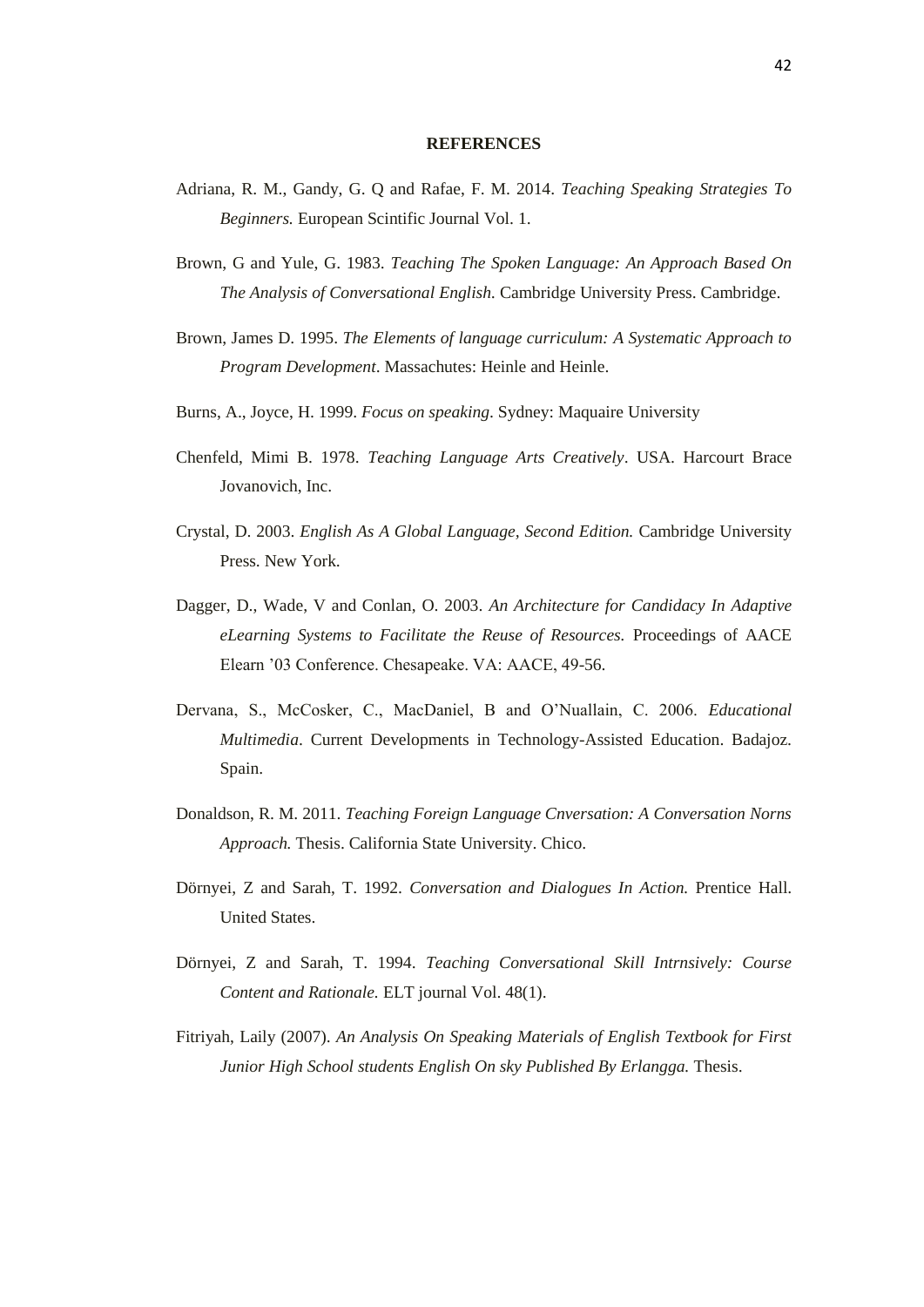- Franzoni, A. L., & Assar, S. 2009. *Student Learning Styles Adaptation Method Based on Teaching Strategies and Electronic Media*. Educational Technology & Society, 12 (4), 15–29.
- Friedrich. 1994. *Communication Competence Define*d! (online). (http;//www.commcomp.htm.accessed on September,21,2013).
- Marsh, H. W., Hau, K. T., Artelt, C., Baumert, J., & Peschar, J. 2009. *OECD's Brief Self-Report Measure Of Educational Psychology's Most Useful Affective Constructs: Cross-Cultural, Psychometric Comparisons Across 25 Countries.* International Journal of Testing, 6(4), 311-360.
- Maskuri, Moch.2011.*Chit Chat Strategy In Teaching Speaking (Transactional And Interpersonal Expression)(Adoptive Strategy In Teaching English).*(Online)

[\(http://id.scribd.com/doc/97892235/masykuri-pdf#scribd\)](http://id.scribd.com/doc/97892235/masykuri-pdf#scribd)

- Maulida,Dina.2013. *Teaching Speaking to Junior High School Students Through Inside-Outside Circle (IOC) Strategy*.(online) [\(http://ejournal.unp.ac.id/index.php/jelt/article/view/1734](http://ejournal.unp.ac.id/index.php/jelt/article/view/1734)**)**
- McMillian, James. H. 1992. *Educational Research Fundamental for the Consumer.* New York: Harper Collins Publisher.
- Norton, Donna E. 1980. *The Effective of Language Arts*. Columbus: A Bell & Howell Company.
- Oxford, R.L., Park-Oh, Y., Ito, S. & Sumrall M. 1993. *Learning Japanese by satellite. What influence students' achievement?* System, 21, 31-48. (Online). (http://www. Oxvord01.html,access on September 20,2013).
- Razmjoo, S. A and Ghasemi, A. S. 2011. *A Model of Speaking for EFL Learners.* The Journal of Teaching Skill (JTLS) Vol. 3(3).
- Rose, C. 1998. *Accelerated Learning.* Bantam Dell Publishing Group. New York.
- Waraningtyas, Yunita (2008). *The Strategies In Teaching Speaking Used By Native English Teacher at Bihnika English Private Course Malang.* Thesis.